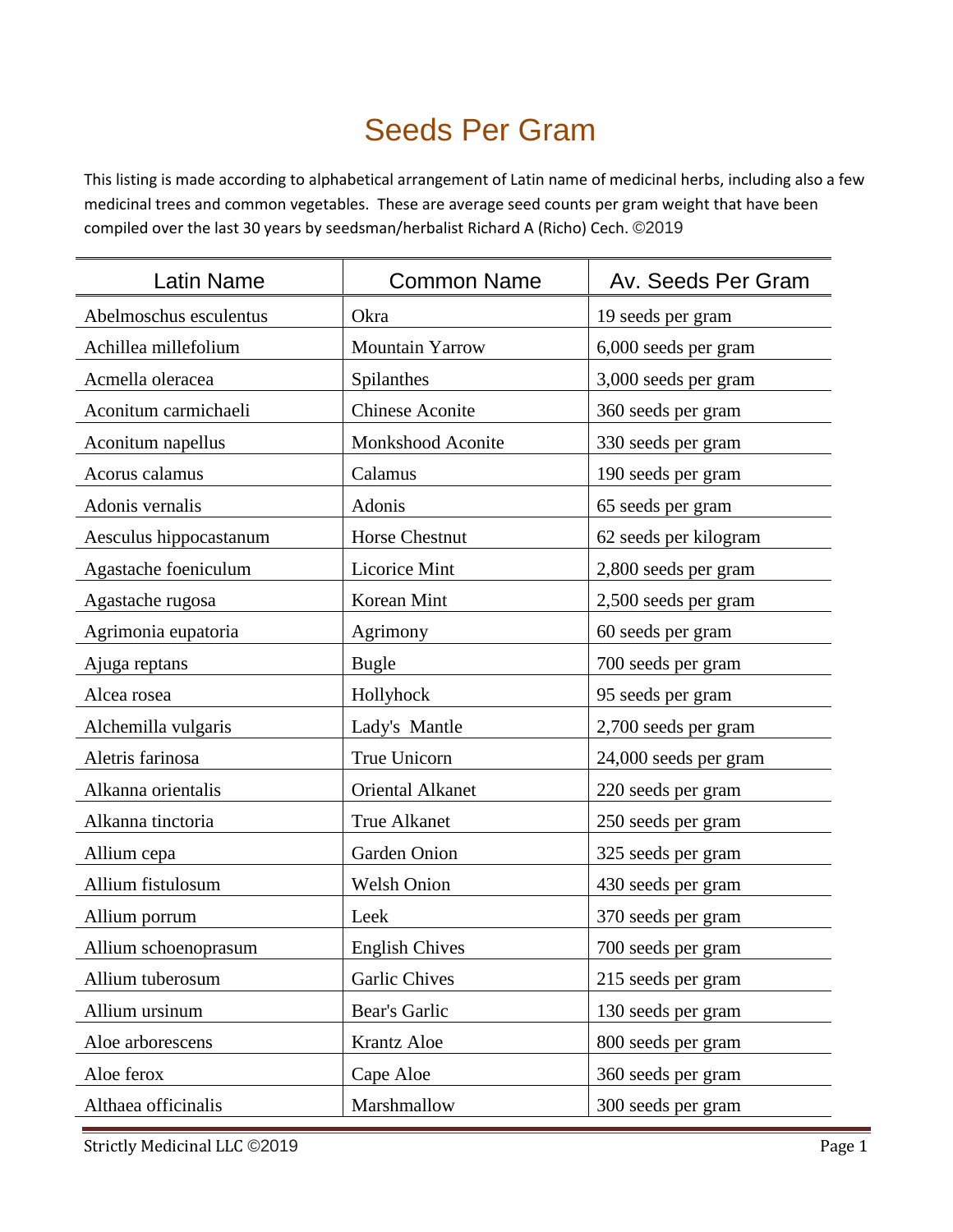| atin Name                        | <b>Common Name</b>           | Av. Seeds Per Gram    |
|----------------------------------|------------------------------|-----------------------|
| Amaranthus cruentus              | Amaranth                     | 1,200 seeds per gram  |
| Ammi visnaga                     | Khella                       | 1400 seeds per gram   |
| Amomum subulatum                 | Black Cardamom (Yi-zhi-ren)  | 70 seeds per gram     |
| Anaphalis margaritacea           | Pearly Everlasting           | 20,000 seeds per gram |
| Anchusa azurea                   | <b>Azure Anchusa</b>         | 40 seeds per gram     |
| Anchusa officinalis              | <b>Common Bugloss</b>        | 200 seeds per gram    |
| Andrographis paniculata          | Andrographis (Kalmegh)       | 600 seeds per gram    |
| Anemone pulsatilla (P. vulgaris) | Pulsatilla                   | 400 seeds per gram    |
| Anemopsis californica            | Yerba Mansa                  | 3,000 seeds per gram  |
| Anethum graveolens               | Dill                         | 600 seeds per gram    |
| Angelica archangelica            | <b>Official Angelica</b>     | 200 seeds per gram    |
| Angelica dahurica                | Chinese Angelica (Bai-zhi)   | 250 seeds per gram    |
| Angelica keiskei koidzumi        | Ashitaba                     | 100 seeds per gram    |
| Angelica sinensis                | Dang-gui                     | 300 seeds per gram    |
| Anthemis sancti-johannis         | Saint John's Chamomile       | 1,200 seeds per gram  |
| Anthemis tinctoria               | Dyer's Chamomile             | 1,500 seeds per gram  |
| Anthoxanthum odoratum            | <b>Sweet Vernal Grass</b>    | 1,600 seeds per gram  |
| Anthriscus cerefolium            | Chervil                      | 600 seeds per gram    |
| Anthyllis vulneraria             | Kidney Vetch                 | 310 seeds per gram    |
| Apium graveolens                 | Celery                       | 2,000 seeds per gram  |
| Apocynum cannibinum              | Indian Hemp                  | 760 seeds per gram    |
| Aralia californica               | Western Spikenard            | 600 seeds per gram    |
| Aralia chinensis                 | <b>Chinese Angelica Tree</b> | 800 seeds per gram    |
| Aralia cordata                   | Udo                          | 1,200 seeds per gram  |
| Aralia racemosa                  | Eastern Spikenard            | 900 seeds per gram    |
| Aralia spinosa                   | Spiny Aralia                 | 330 seeds per gram    |
| Arctium lappa                    | Burdock, gobo                | 105 seeds per gram    |
| Arctostaphylos uva-ursi          | Bearberry                    | 80 seeds per gram     |
| Arctostaphylos viscida           | Whiteleaf Manzanita          | 40 seeds per gram     |
| Arisaema triphyllum              | Jack-in-the-Pulpit           | 20 seeds per gram     |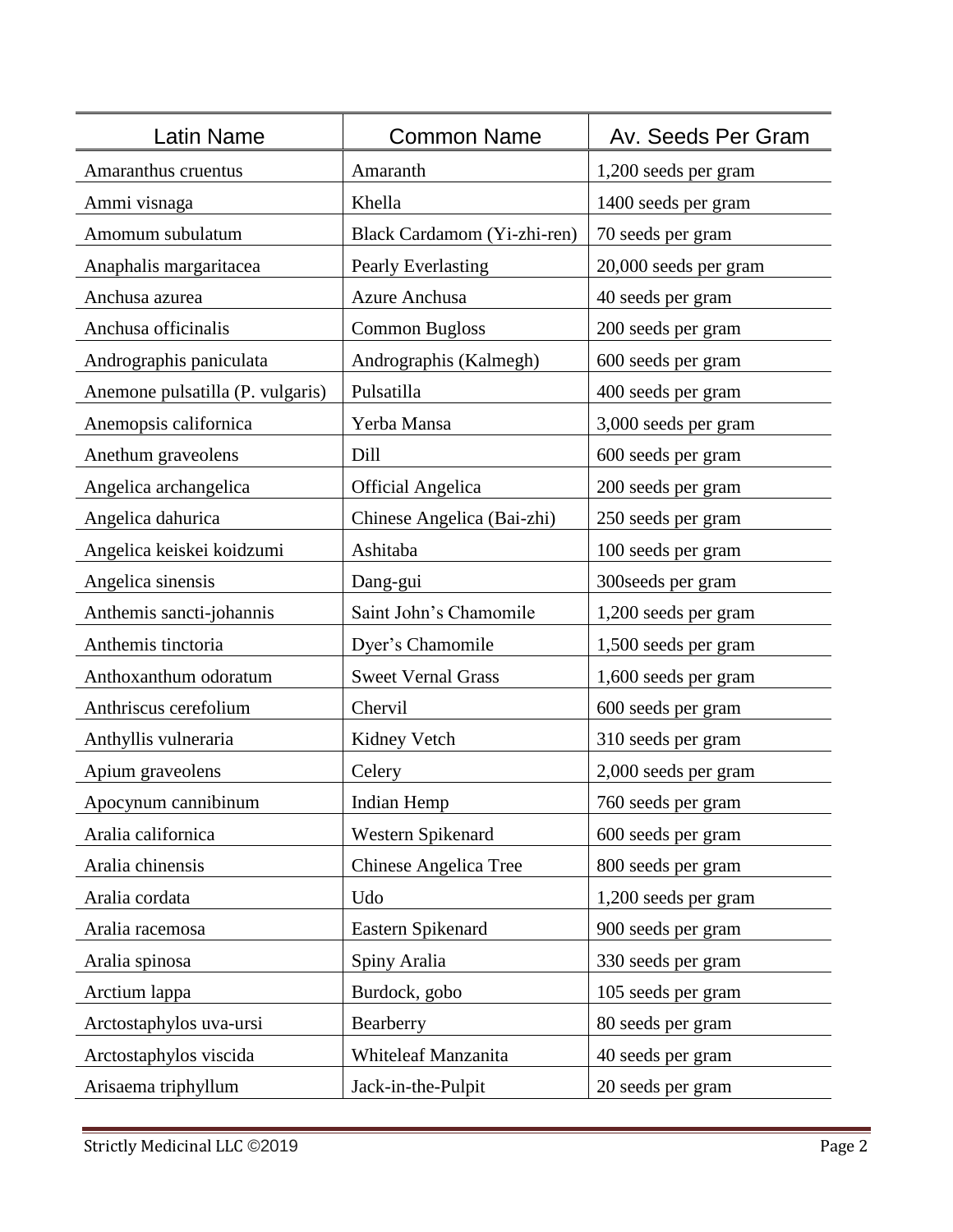| Latin Name                | <b>Common Name</b>       | Av. Seeds Per Gram    |
|---------------------------|--------------------------|-----------------------|
| Aristolochia serpentaria  | Virginia Snakeroot       | 120 seeds per gram    |
| Arnica chamissonis        | <b>Meadow Arnica</b>     | 2,000 seeds per gram  |
| Arnica montana            | Mountain Arnica          | 700 seeds per gram    |
| Artemisia absinthium      | Absinthe Wormwood        | 14,000 seeds per gram |
| Artemisia annua           | <b>Sweet Annie</b>       | 17,000 seeds per gram |
| Artemisia dracunculus     | <b>Russian Tarragon</b>  | 4,800 seeds per gram  |
| Artemisia ludoviciana     | Western Mugwort          | 8,000 seeds per gram  |
| Artemisia princeps        | Yomogi                   | 16,000 seeds per gram |
| Artemisia scoparia        | Redstem Wormwood         | 26,000 seeds per gram |
| Artemisia tridentata      | Sagebrush                | 5,500 seeds per gram  |
| Artemisia vulgaris        | <b>Common Mugwort</b>    | 14,000 seeds per gram |
| Asarum caudatum           | Western Wild Ginger      | 155 seeds per gram    |
| Asclepias spp.            | Milkweed                 | 200 seeds per gram    |
| Asparagus officinalis     | Garden Asparagus         | 50 seeds per gram     |
| Asparagus racemosus       | Shatavari                | 31 seeds per gram     |
| Asphodelus spp.           | Asphodel                 | 60 seeds per gram     |
| Aster oblongifolius       | <b>Aromatic Aster</b>    | 4,000 seeds per gram  |
| Aster tataricus           | Tartarian Aster (Zi-wan) | 800 seeds per gram    |
| Astragalus membranaceus   | Astragalus (Huang-qi)    | 250 seeds per gram    |
| Atractylodes macrocephala | Atractylodes (Bai-zhu)   | 30 seeds per gram     |
| Atriplex hortensis        | Orach                    | 250 seeds per gram    |
| Atropa belladonna         | Belladonna               | 950 seeds per gram    |
| Avena sativa              | Oats                     | 36 seeds per gram     |
| Bacopa monnieri           | <b>Brahmi</b>            | 18,000 seeds per gram |
| Balsamorhiza sagittata    | <b>Balsam Root</b>       | 110 seeds per gram    |
| Baptisia tinctoria        | Wild Indigo              | 190 seeds per gram    |
| Barbarea verna            | <b>Creasy Greens</b>     | 300 seeds per gram    |
| Belamcanda chinensis      | Leopard Flower (She-gan) | 55 seeds per gram     |
| Bellis perennis           | <b>Common Daisy</b>      | 8,000 seeds per gram  |
| Benincasa hispida         | Wax Gourd                | 10 seeds per gram     |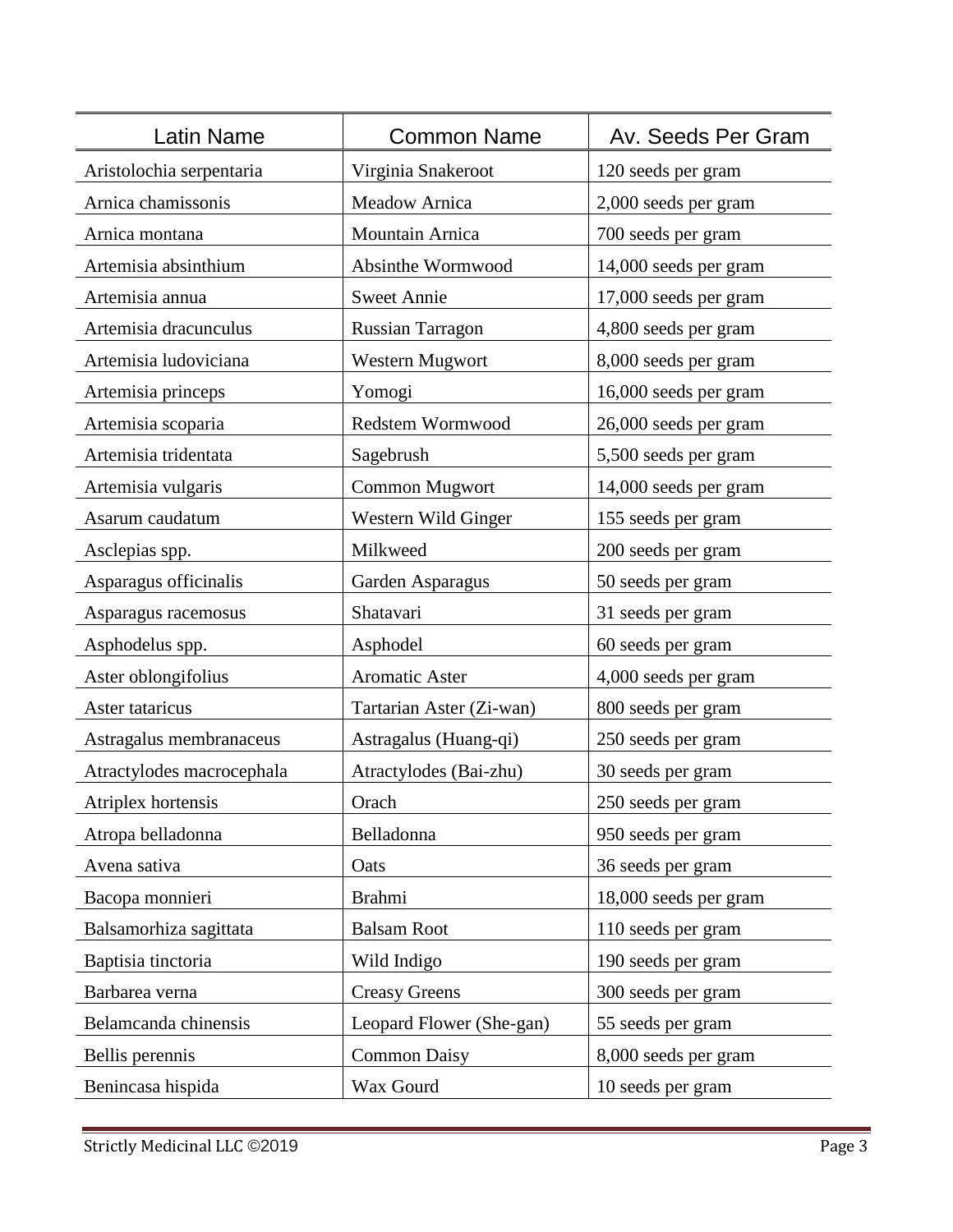| atin Name                     | <b>Common Name</b>          | Av. Seeds Per Gram    |
|-------------------------------|-----------------------------|-----------------------|
| Beta vulgaris                 | <b>Beet</b>                 | 70 seeds per gram     |
| Bixa orellana                 | Annatto                     | 40 seeds per gram     |
| Borago officinalis            | <b>Borage</b>               | 60 seeds per gram     |
| Brasica rapa pekinensis       | <b>Chinese Cabbage</b>      | 575 seeds per gram    |
| Brassica oleracea botrytis    | Cauliflower                 | 300 seeds per gram    |
| Brassica oleracea capitata    | Cabbage                     | 245 seeds per gram    |
| Brassica oleracea gemmiphera  | <b>Brussels Sprouts</b>     | 270 seeds per gram    |
| Brassica oleracea italica     | <b>Broccoli</b>             | 315 seeds per gram    |
| Brassica oleracea sabellica   | Kale                        | 300 seeds per gram    |
| Brassica oleracea viridis     | Collard                     | 270 seeds per gram    |
| Brassica rapa niposinica      | Mizuna                      | 300 seeds per gram    |
| <b>Bulbine frutescens</b>     | <b>Burn Jelly Plant</b>     | 500 seeds per gram    |
| <b>Bulbine</b> natalensis     | <b>Natal Bulbine</b>        | 2,500 seeds per gram  |
| Bupleurum chinense (falcatum) | Bupleurum (Bei-chai-hu)     | 1,000 seeds per gram  |
| Cajanus cajan                 | Pigeon Pea                  | 10 seeds per gram     |
| Calendula arvensis            | Wild Calendula              | 100 seeds per gram    |
| Calendula officinalis         | Common Calendula            | 120 seeds per gram    |
| Calluna vulgaris              | Heather                     | 37,000 seeds per gram |
| Camassia quamash              | Camas                       | 200 seeds per gram    |
| Camelina sativa               | Camelina                    | 600 seeds per gram    |
| Campanula rapunculus          | Rampion                     | 48,000 seeds per gram |
| Capparis spinosa              | Caper                       | 100 seeds per gram    |
| Capsella bursa-pastoris       | <b>Shepherd's Purse</b>     | 10,000 seeds per gram |
| Capsicum frutescens           | <b>Cayenne Pepper</b>       | 223 seeds per gram    |
| Capsicum spp.                 | Peppers                     | 240 seeds per gram    |
| Carnegia gigantea             | <b>Giant Saguaro Cactus</b> | 700 seeds per gram    |
| Carthamus tinctorius          | Safflower                   | 24 seeds per gram     |
| Carum carvi                   | Caraway                     | 370 seeds per gram    |
| Cassia hebecarpa              | Wild Senna                  | 50 seeds per gram     |
| Caulophyllum thalictroides    | <b>Blue Cohosh</b>          | 3 seeds per gram      |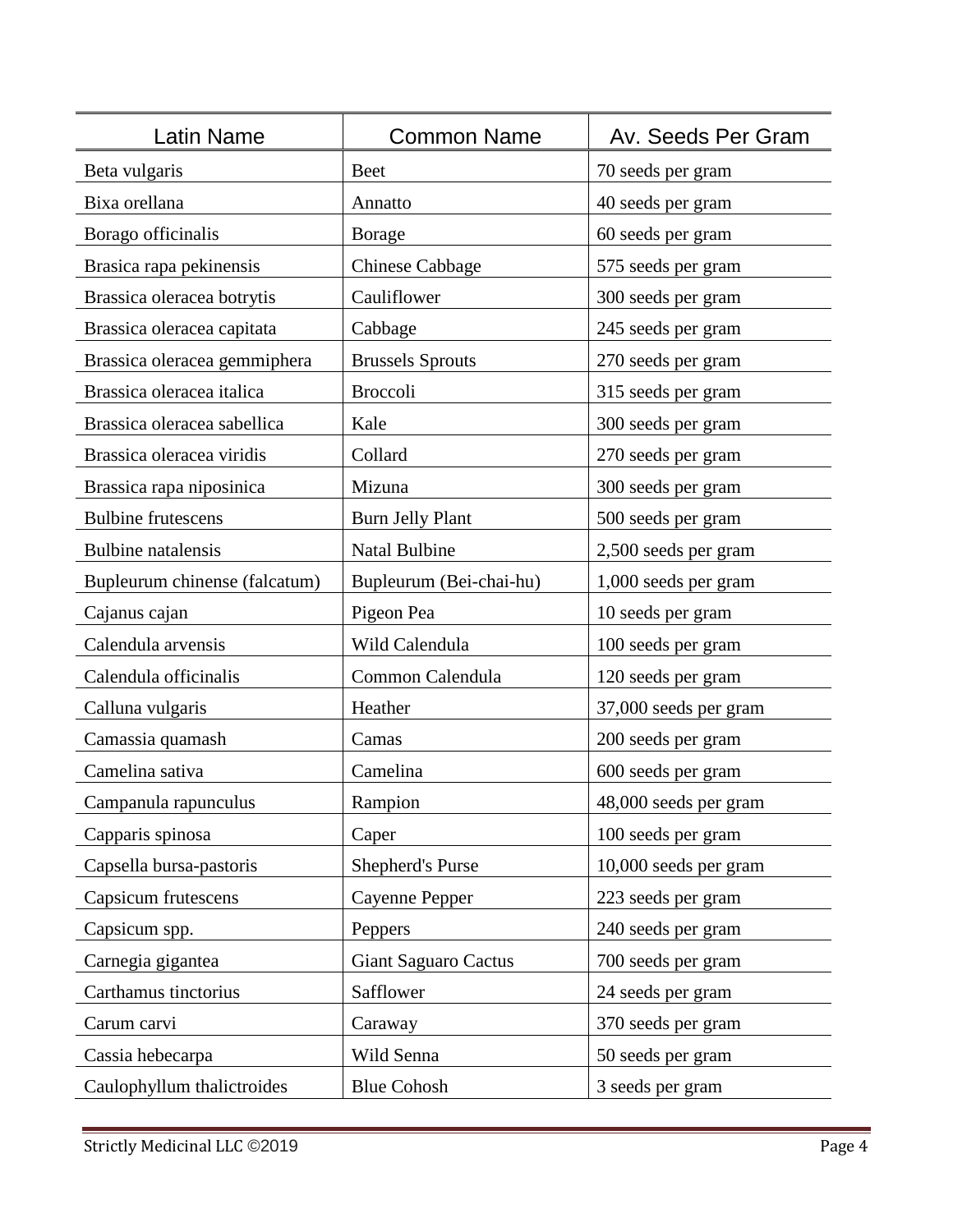| <b>Latin Name</b>              | <b>Common Name</b>           | Av. Seeds Per Gram   |
|--------------------------------|------------------------------|----------------------|
| Ceanothus americanus           | New Jersey Tea               | 240 seeds per gram   |
| Ceanothus velutinas            | Snowbush Ceanothus           | 260 seeds per gram   |
| Centauria cyanus               | Cornflower                   | 250 seeds per gram   |
| Centaurium erythraea           | Centaury                     | 9,000 seeds per gram |
| Centella (Hydrocotyl) asiatica | Gotu Kola                    | 300 seeds per gram   |
| Centranthus ruber              | Red Valerian                 | 400 seeds per gram   |
| Ceratonia siliqua              | Carob                        | 7 seeds per gram     |
| Chamaelirium luteum            | False Unicorn                | 1,800 seeds per gram |
| Chamaemelum nobile             | <b>Roman Chamomile</b>       | 7,200 seeds per gram |
| Chelidonium majus              | <b>Greater Celandine</b>     | 1,600 seeds per gram |
| Chelone glabra                 | Turtlehead                   | 1,400 seeds per gram |
| Chenopodium ambrosioides       | Epazote                      | 3,000 seeds per gram |
| Chenopodium quinoa             | Quinoa                       | 350 seeds per gram   |
| Chenopodium album              | Lamb's Quarters              | 1,350 seeds per gram |
| Cicer arietinum                | Chickpea                     | 4 seeds per gram     |
| Cichorium spp.                 | Chicory                      | 750 seeds per gram   |
| Cimicifuga (Acteae) racemosa   | <b>Black Cohosh</b>          | 430 seeds per gram   |
| Cineraria maritima             | <b>Dusty Miller</b>          | 2,000 seeds per gram |
| Cistus incanus tauricus        | <b>Tauric Rock Rose</b>      | 1,000 seeds per gram |
| Citrullus lanatus              | Watermelon                   | 12 seeds per gram    |
| Claytonia perfoliata           | Miner's Lettuce              | 2,000 seeds per gram |
| Clinopodium grandiflorum       | Calamint                     | 3,300 seeds per gram |
| Clitoria ternatea              | <b>Butterfly Pea</b>         | 20 seeds per gram    |
| Cnicus benedictus              | <b>Blessed Thistle</b>       | 36 seeds per gram    |
| Cnidium monnieri               | Snow Parsley (She-chuang-zi) | 1,500 seeds per gram |
| Codonopsis pilosula            | Codonopsis (Dang-shen)       | 2,500 seeds per gram |
| Coffea arabica                 | Coffee                       | 4 seeds per gram     |
| Coix lacryma jobi              | Job's Tears                  | 3 seeds per gram     |
| Colchicum autumnale            | <b>Autumn Crocus</b>         | 170 seeds per gram   |
| Coptis chinensis               | Chinese Coptis (Huang-lian)  | 500 seeds per gram   |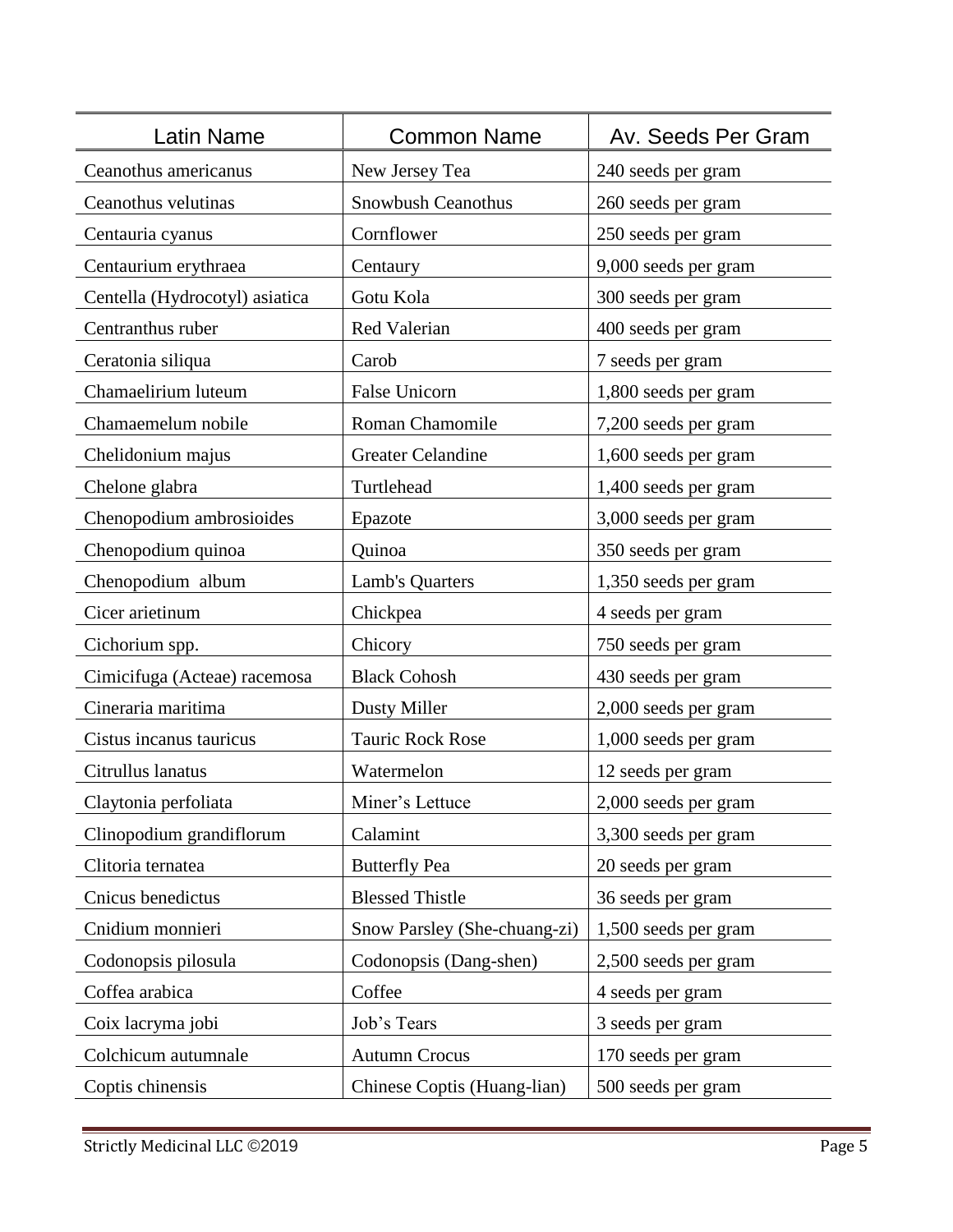| <b>Latin Name</b>        | <b>Common Name</b>        | Av. Seeds Per Gram    |
|--------------------------|---------------------------|-----------------------|
| Coriandrum sativum       | Cilantro/Coriander        | 100 seeds per gram    |
| Crambe maritima          | Sea Kale                  | 13 seeds per gram     |
| Crataegus laevigata      | <b>English Hawthorn</b>   | 22 seeds per gram     |
| Crataegus monogyna       | Wild Hawthorn             | 8 seeds per gram      |
| Crithmum maritimum       | Sea Samphire              | 300 seeds per gram    |
| Cucumis sativus          | Cucumber                  | 40 seeds per gram     |
| Cucurbita maxima         | Winter Squash             | 7 seeds per gram      |
| Cucurbita pepo           | Pumpkin                   | 4 seeds per gram      |
| Cucurbita pepo           | Summer Squash             | 10 seeds per gram     |
| Cuminum cyminum          | Cumin                     | 300 seeds per gram    |
| Cyclanthera pedata       | Caigua                    | 10 seeds per gram     |
| Cymbopogon flexuosus     | East Indian Lemongrass    | 2,200 seeds per gram  |
| Cynara cardunculus       | Cardoon                   | 20 seeds per gram     |
| Cynara scolymus          | Artichoke                 | 20 seeds per gram     |
| Datura inoxia            | Moonflower                | 60 seeds per gram     |
| Datura stramonium        | Jimson Weed               | 150 seeds per gram    |
| Daucus carota sativus    | Garden Carrot             | 630 seeds per gram    |
| Daucus carota            | Queen Anne's Lace         | 1,000 seeds per gram  |
| Dianthus superbus        | Dianthus (Qu-mai)         | 2,000 seeds per gram  |
| Dictamnus purpureus      | <b>Burning Bush</b>       | 100 seeds per gram    |
| Digitalis lanata         | <b>Greek Foxglove</b>     | 2,000 seeds per gram  |
| Digitalis purpurea       | Purple Foxglove           | 12,000 seeds per gram |
| Dionaea muscipula        | Venus Flytrap             | 7,000 seeds per gram  |
| Dioscorea villosa        | Wild American Yam         | 80 seeds per gram     |
| Diospyros virginica      | American Persimmon        | 17 seeds per 10 grams |
| Diplotaxis tenuifolia    | Wild Arugula              | 3,395 seeds per gram  |
| Dracocephalum moldavicum | Moldavian Balm            | 450 seeds per gram    |
| Drosera rotundifolia     | Sundew                    | 19,500 seeds per gram |
| Ecballium elaterium      | <b>Squirting Cucumber</b> | 66 seeds per gram     |
| Echinacea angustifolia   | Narrow-leaved Coneflower  | 240 seeds per gram    |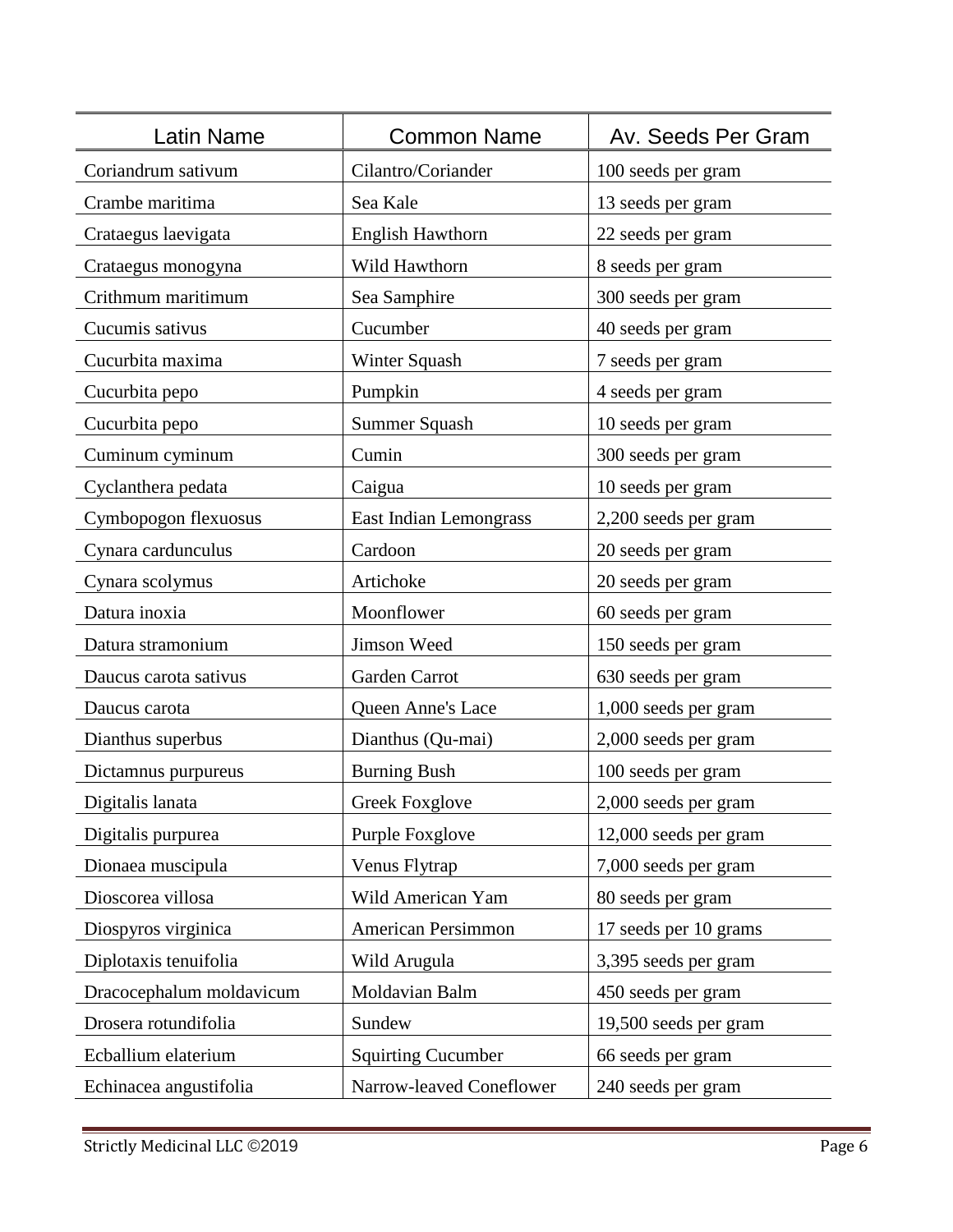| Latin Name                    | <b>Common Name</b>                | Av. Seeds Per Gram   |
|-------------------------------|-----------------------------------|----------------------|
| Echinacea atrorubens          | <b>Topeka Purple Coneflower</b>   | 190 seeds per gram   |
| Echinacea laevigata           | <b>Smooth Purple Coneflower</b>   | 250 seeds per gram   |
| Echinacea pallida             | Pale-purple Coneflower            | 200 seeds per gram   |
| Echinacea paradoxa            | <b>Yellow Coneflower</b>          | 160 seeds per gram   |
| Echinacea purpurea            | <b>Purple Coneflower</b>          | 265 seeds per gram   |
| Echinacea sanguinea           | Sanguin Purple Coneflower         | 880 seeds per gram   |
| Echinacea simulata            | <b>Glade Purple Coneflower</b>    | 300 seeds per gram   |
| Echinacea tennesseensis       | Tennessee Purple Coneflower       | 200 seeds per gram   |
| Echium vulgare                | <b>Viper's Bugloss</b>            | 350 seeds per gram   |
| Eclipta alba                  | Eclipta (Bhringaraj)              | 4,000 seeds per gram |
| Eleutherococcus senticosus    | Eleuthero (Ci-wu-jia)             | 142 seeds per gram   |
| Emblica officinalis           | Amla                              | 44 seeds per gram    |
| Ephedra equisetina            | <b>Bluestem Ephedra</b>           | 140 seeds per gram   |
| Ephedra nevadensis/viridis    | Mormon Tea                        | 40 seeds per gram    |
| Ephedra sinica                | Ma-huang                          | 100 seeds per gram   |
| Epilobium angustifolium       | Fireweed                          | 1,200 seeds per gram |
| Eriodictyon californicum      | Yerba Santa                       | 3,000 seeds per gram |
| Eruca vesicaria sativa        | Arugula                           | 1,500 seeds per gram |
| Eryngium maritimum            | Sea Eryngo                        | 50 seeds per gram    |
| Eschscholzia californica      | California Poppy                  | 900 seeds per gram   |
| Eupatorium (Eutrochium) purp. | <b>Gravel Root</b>                | 2,200 seeds per gram |
| Eupatorium perfoliatum        | <b>Boneset</b>                    | 9,000 seeds per gram |
| Euphorbia lathyris            | Gopher Spurge                     | 23 seeds per gram    |
| Euphrasia officinalis         | Eyebright                         | 5,400 seeds per gram |
| Fagopyrum cymosum             | Tall Buckwheat (Jin-qiao-<br>mai) | 22 seeds per gram    |
| Fagopyron esculentum          | <b>Buckwheat</b>                  | 42 seeds per gram    |
| Feoniculum vulgare            | Fennel                            | 150 seeds per gram   |
| Fragaria vesca                | <b>Woodland Strawberry</b>        | 3,000 seeds per gram |
| Frasera speciosa              | Green Gentian                     | 600 seeds per gram   |
| Galega officinalis            | Goat's Rue                        | 140 seeds per gram   |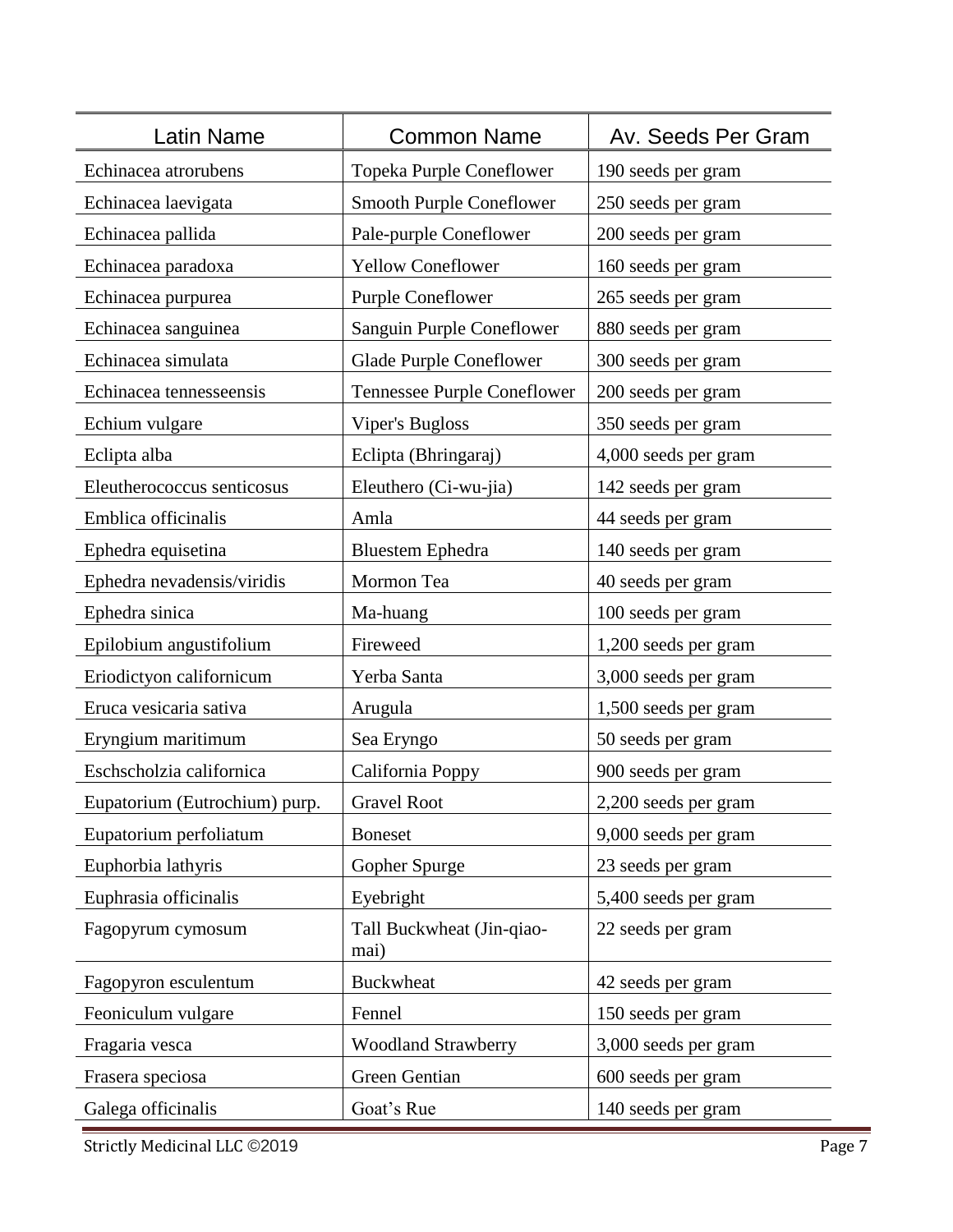| <b>Latin Name</b>       | <b>Common Name</b>          | Av. Seeds Per Gram    |
|-------------------------|-----------------------------|-----------------------|
| Galium odoratum         | Sweet Woodruff              | 180 seeds per gram    |
| Galium verum            | Our Lady's Bedstraw         | 3,500 seeds per gram  |
| Gaultheria procumbens   | Wintergreen                 | 4,000 seeds per gram  |
| Genista tinctoria       | Dyer's Broom                | 230 seeds per gram    |
| Gentiana lutea          | <b>Yellow Gentian</b>       | 900 seeds per gram    |
| Gentiana tibetica       | <b>Tibetan Gentian</b>      | 3,300 seeds per gram  |
| Geranium maculatum      | Wild Geranium               | 188 seeds per gram    |
| Geum urbanum            | Avens                       | 400 seeds per gram    |
| Gillenia trifoliate     | Bowman's Root               | 300 seeds per gram    |
| Glechoma hederacea      | Alehoof                     | 2,500 seeds per gram  |
| Glycyrrhiza glabra      | Licorice                    | 117 seeds per gram    |
| Glycyrrhiza uralensis   | <b>Chinese Licorice</b>     | 130 seeds per gram    |
| Gratiola officinalis    | Hedge Hyssop                | 40,000 seeds per gram |
| Grindelia spp.          | Gumweed                     | 300 seeds per gram    |
| Gynostemma pentaphyllum | Jiao-gu-lan                 | 200 seeds per gram    |
| Heirochloe odorata      | Sweetgrass                  | 1,700 seeds per gram  |
| Helianthus annuus       | Sunflower                   | 13 seeds per gram     |
| Helichrysum italicum    | Helichrusum                 | 14,000 seeds per gram |
| Helleborus niger        | <b>White Christmas Rose</b> | 100 seeds per gram    |
| Hibiscus sabdariffa     | Roselle                     | 24 seeds per gram     |
| Hippophaea rhamnoides   | Sea Buckthorn               | 90 seeds per gram     |
| Hoodia gordonii         | Hoodia                      | 170 seeds per gram    |
| Hordium vulgare         | <b>Barley</b>               | 22 seeds per gram     |
| Houttuynia cordata      | Houttuynia/Fishwort         | 17,000 seeds per gram |
| Humulus lupulus         | Hops                        | 330 seeds per gram    |
| Hydrastis canadensis    | Goldenseal                  | 50 seeds per gram     |
| Hyoscyamus niger        | Henbane                     | 1,200 seeds per gram  |
| Hypericum perforatum    | Saint John's Wort           | 8,000 seeds per gram  |
| Hyssopus officinalis    | <b>Hyssop</b>               | 1,100 seeds per gram  |
| Inula helenium          | Elecampane                  | 600 seeds per gram    |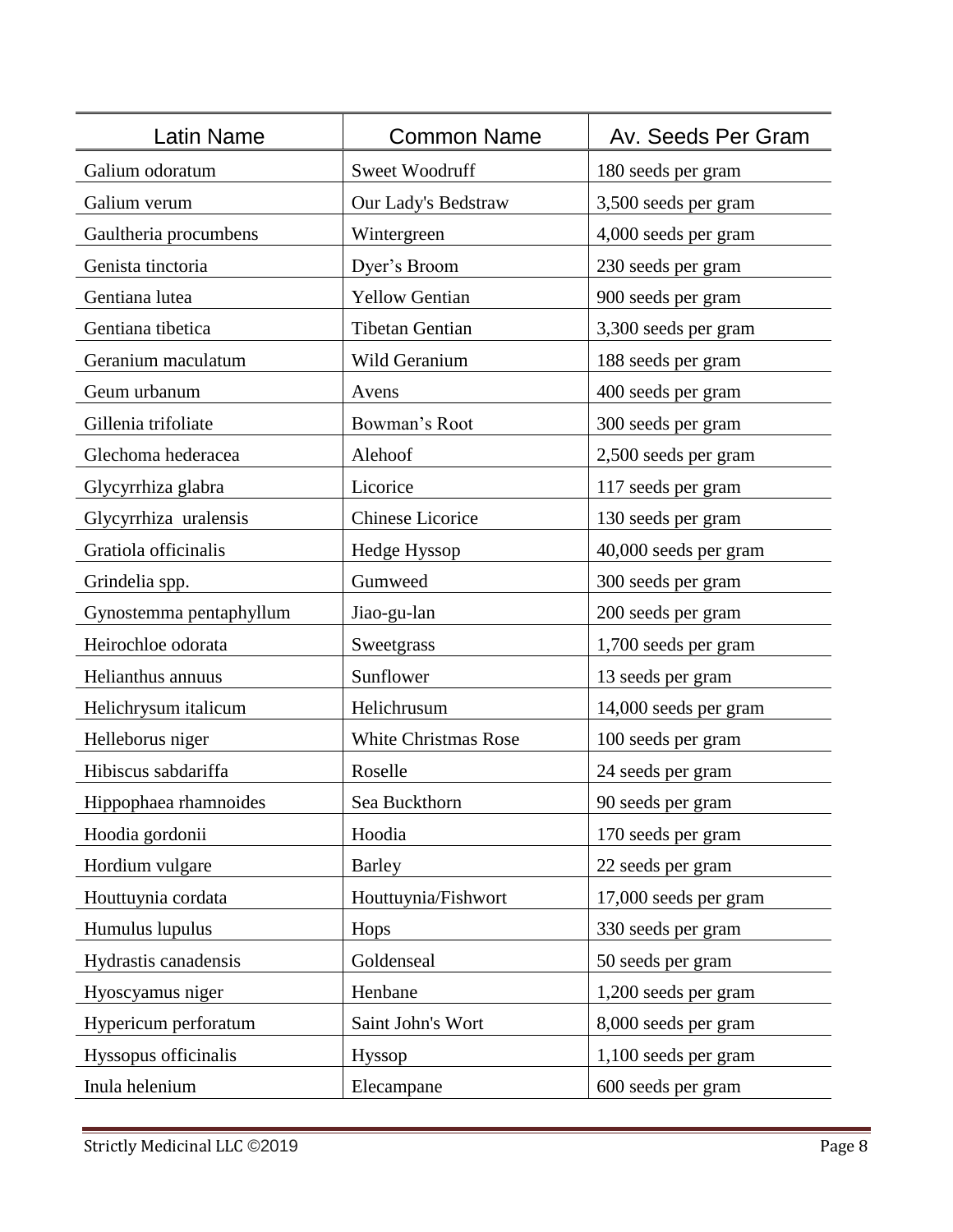| Latin Name             | <b>Common Name</b>        | Av. Seeds Per Gram    |
|------------------------|---------------------------|-----------------------|
| Iris versicolor        | <b>Blue Flag Iris</b>     | 80 seeds per gram     |
| Isatis tinctoria       | Dyer's Woad               | 500 seeds per gram    |
| Jacaranda mimosifolia  | Jacaranda                 | 120 seeds per gram    |
| Juniperus virginiana   | <b>Eastern Red Cedar</b>  | 91 seeds per gram     |
| Lactuca sativa         | Lettuce                   | 900 seeds per gram    |
| Lactuca virosa         | Wild Lettuce              | 1,200 seeds per gram  |
| Lagenaria siceraria    | Gourd                     | 8 seeds per gram      |
| Lamium purpureum       | Red Henbit                | 1,500 seeds per gram  |
| Lavandula angustifolia | English lavender          | 1,200 seeds per gram  |
| Lavandula angustifolia | <b>Hidcote Lavender</b>   | 1,400 seeds per gram  |
| Lavandula angustifolia | <b>Munstead Lavender</b>  | 1,000 seeds per gram  |
| Lavandula latifolia    | <b>Broadleaf Lavender</b> | 800 seeds per gram    |
| Lavandula stoechas     | French Lavender           | 1,050 seeds per gram  |
| Leonotis leonurus      | Wilde Dagga               | 300 seeds per gram    |
| Leonotis nepetaefolia  | Cordao                    | 400 seeds per gram    |
| Leonurus artemisia     | <b>Chinese Motherwort</b> | 930 seeds per gram    |
| Leonurus cardiaca      | Motherwort                | 1,200 seeds per gram  |
| Leuzea carthamoides    | Maralroot                 | 52 seeds per gram     |
| Levisticum officinale  | Lovage                    | 350 seeds per gram    |
| Lewisia rediviva       | <b>Bitterroot</b>         | 1,500 seeds per gram  |
| Liatris spicata        | Gayfeather                | 280 seeds per gram    |
| Ligusticum chuan-xiong | Chuan-xiong               | 120 seeds per gram    |
| Ligusticum porteri     | Osha                      | 300 seeds per gram    |
| Linum usitatissimum    | Flax                      | 260 seeds per gram    |
| Lobelia cardinalis     | <b>Cardinal Flower</b>    | 25,000 seeds per gram |
| Lobelia inflata        | Official Lobelia          | 18,000 seeds per gram |
| Lobelia siphilitica    | Great Blue Lobelia        | 30,000 seeds per gram |
| Lomatium dissectum     | Lomatium                  | 60 seeds per gram     |
| Lophophora williamsii  | Peyote                    | 2,000 seeds per gram  |
| Luffa cylindrical      | Luffa                     | 12 seeds per gram     |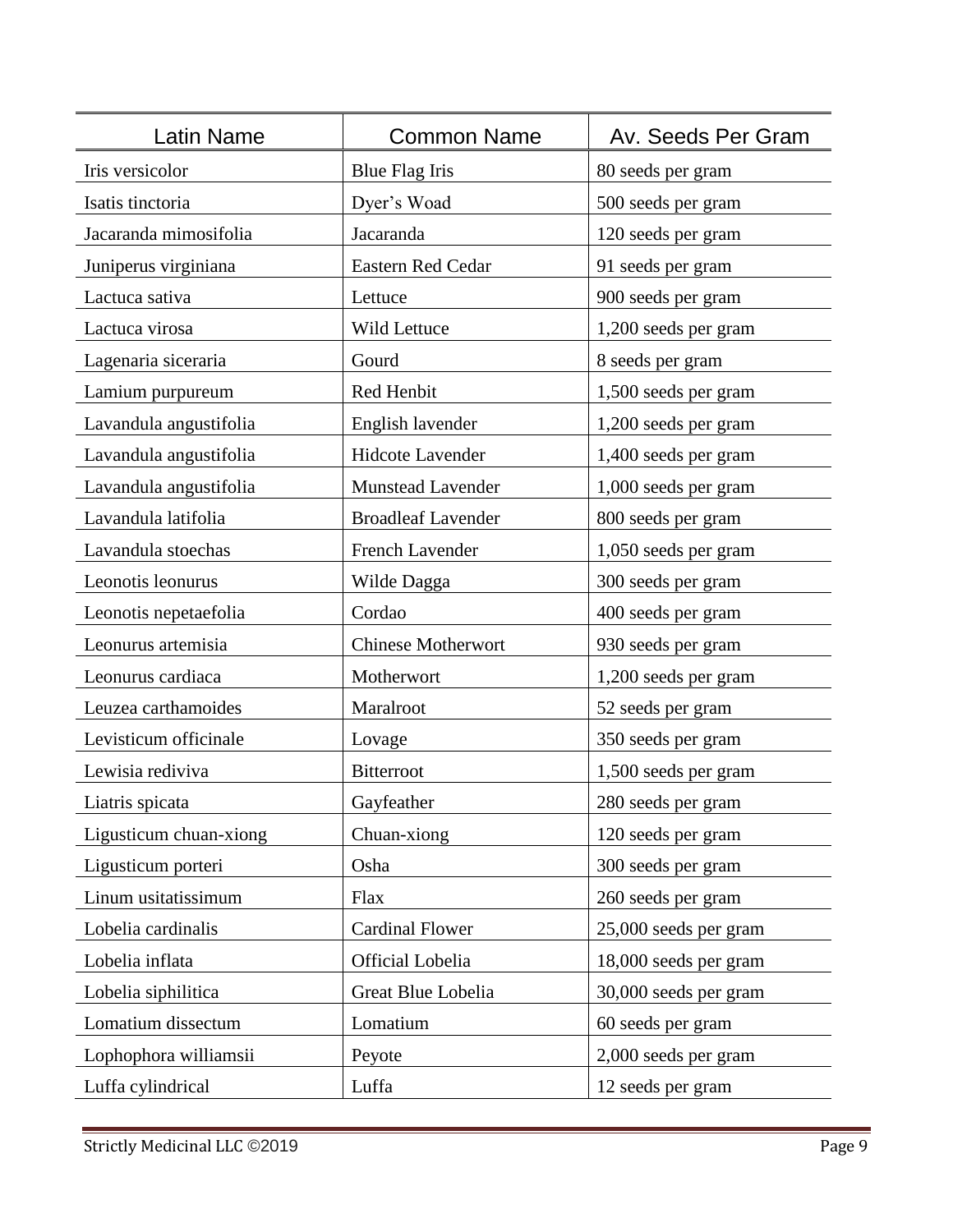| Latin Name                       | <b>Common Name</b>         | Av. Seeds Per Gram    |
|----------------------------------|----------------------------|-----------------------|
| Lunaria biennis                  | Moonwort                   | 55 seeds per gram     |
| Lycium barbarum                  | Goji                       | 1,000 seeds per gram  |
| Lycopersicon esculentum          | Tomato                     | 315 seeds per gram    |
| Lycopus europaeus                | Gypsywort/Bugleweed        | 3,500 seeds per gram  |
| Macleaya cordata                 | Plume Poppy                | 1,100 seeds per gram  |
| Maclura pomifera                 | <b>Osage Orange</b>        | 25 seeds per gram     |
| Mahonia aquifolium               | Oregon Grape               | 90 seeds per gram     |
| Malva sylvestris                 | <b>High Mallow</b>         | 120 seeds per gram    |
| Mandragora autumnalis            | <b>Autumn Mandrake</b>     | 150 seeds per gram    |
| Mandragora caulescens            | Himalayan Mandrake         | 500 seeds per gram    |
| Mandragora officinarum           | Mandrake                   | 36 seeds per gram     |
| Mandragora turcomanica           | <b>Turkmenian Mandrake</b> | 30 seeds per gram     |
| Marrubium vulgare                | White Horehound            | 1,100 seeds per gram  |
| Matricaria recutita              | German Chamomile           | 7,500 seeds per gram  |
| Meconopsis betonicifolia         | Himalayan Blue Poppy       | 3,400 seeds per gram  |
| Medicago sativa                  | Alfalfa                    | 400 seeds per gram    |
| Melissa officinalis              | Lemon Balm                 | 2,000 seeds per gram  |
| Mentha longifolia                | Arabian Mint               | 13,000 seeds per gram |
| Mentha piperita                  | Peppermint                 | 12,500 seeds per gram |
| Mentha pulegium                  | Pennyroyal                 | 12,000 seeds per gram |
| Mentha requienii                 | <b>Corsican Mint</b>       | 27,000 seeds per gram |
| Mentha spicata                   | Spearmint                  | 12,500 seeds per gram |
| Mesembryanthemum<br>crystallinum | Common Iceplant            | 6,000 seeds per gram  |
| Meum athamanticum                | Spignel                    | 120 seeds per gram    |
| Mirabilis jalapa                 | 4 O'Clock                  | 10 seeds per gram     |
| Mirabilis multiflora             | Maravilla                  | 17 seeds per gram     |
| Mitchella repens                 | Partridge Berry            | 400 seeds per gram    |
| Momordica charantia              | <b>Bitter Melon</b>        | 5 seeds per gram      |
| Momordica grosvenorii            | Monk Fruit (Luo-han-guo)   | 8 seeds per gram      |
| Monarda didyma                   | <b>Red Bergamot</b>        | 1,500 seeds per gram  |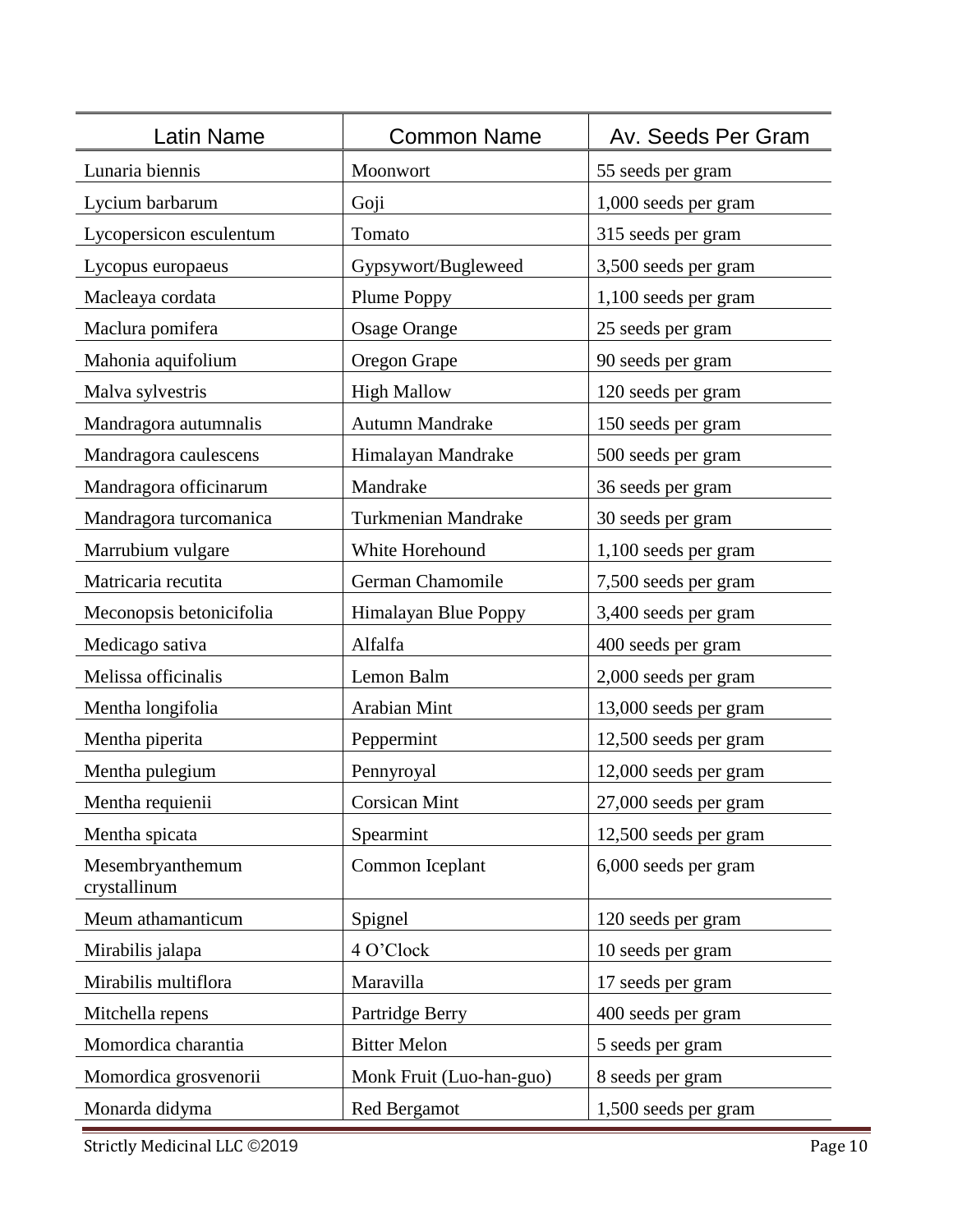| Latin Name               | <b>Common Name</b>        | Av. Seeds Per Gram    |
|--------------------------|---------------------------|-----------------------|
| Monarda fistulosa        | <b>Sweetleaf Bergamot</b> | 2,300 seeds per gram  |
| Monarda punctata         | <b>Yellow Dotted Mint</b> | 3,000 seeds per gram  |
| Myrrhis odorata          | Sweet Cicely/Garden Myrrh | 23 seeds per gram     |
| Nasturtium officinale    | Watercress                | 2,000 seeds per gram  |
| Nepeta cataria           | Catnip                    | 2,000 seeds per gram  |
| Nicotiana tabacum        | Tobacco                   | 10,000 seeds per gram |
| Nigella sativa           | <b>Black Seed</b>         | 400 seeds per gram    |
| Ocimum africanum         | <b>Temperate Tulsi</b>    | 1,580 seeds per gram  |
| Ocimum basilicum         | Mrihani Basil             | 800 seeds per gram    |
| Ocimum basilicum         | Genovese Basil            | 660 seeds per gram    |
| Ocimum bailicum          | Thai Basil                | 1,100 seeds per gram  |
| Ocimum minimum           | <b>Greek Basil</b>        | 750 seeds per gram    |
| Ocimum tenuiflorum       | <b>Tropical Tulsi</b>     | 2,200 seeds per gram  |
| Oenothera biennis        | Evening primrose          | 400 seeds per gram    |
| Ononis spinosa           | Restharrow                | 200 seeds per gram    |
| Origanum heracleoticum   | Greek Oregano             | 9,000 seeds per gram  |
| Origanum majorana        | Marjoram                  | 5,000 seeds per gram  |
| Origanum syriacum        | Zaatar                    | 4,070 seeds per gram  |
| Origanum vulgare         | Common Oregano            | 9,500 seeds per gram  |
| Paeonia lactiflora       | Garden Peony              | 9 seeds per gram      |
| Paeonia obovata          | <b>Chinese Red Peony</b>  | 9 seeds per gram      |
| Panax ginseng            | Asian Ginseng (Ren-shen)  | 24 seeds per gram     |
| Panax quinquefolius      | <b>American Ginseng</b>   | 14 seeds per gram     |
| Papaver rhoeas           | <b>Flanders Poppy</b>     | 10,000 seeds per gram |
| Papaver somniferum       | Poppy                     | 2,000 seeds per gram  |
| Parthenium integrifolium | Wild Quinine              | 250 seeds per gram    |
| Passiflora incarnata     | Passionflower             | 30 seeds per gram     |
| Pelargonium capitatum    | <b>Scented Geranium</b>   | 330 seeds per gram    |
| Pelargonium sidoides     | Umcka Geranium            | 250 seeds per gram    |
| Perilla frutscens        | Shiso                     | 450 seeds per gram    |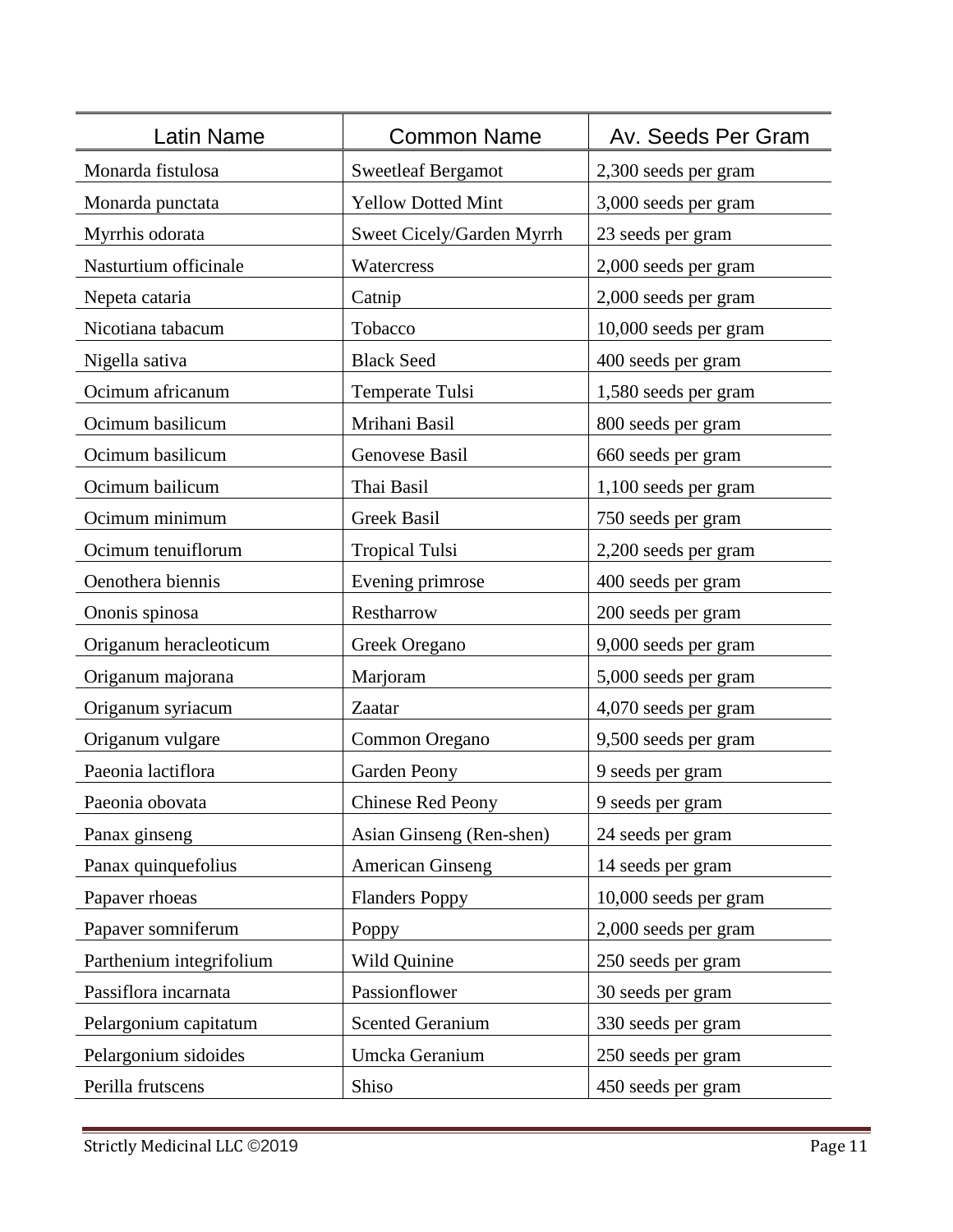| Latin Name                       | <b>Common Name</b>               | Av. Seeds Per Gram   |
|----------------------------------|----------------------------------|----------------------|
| Petasites spp.                   | <b>Butterbur</b>                 | 3,000 seeds per gram |
| Petroselinum crispum             | Parsley                          | 500 seeds per gram   |
| Peucedanum ostruthium            | Masterwort                       | 700 seeds per gram   |
| Phaseolus vulgaris               | Bean                             | 6 seeds per gram     |
| Physalis alkekengi               | <b>Chinese Lantern</b>           | 600 seeds per gram   |
| Physalis ixocarpa                | Tomatillo                        | 265 seeds per gram   |
| Phytolacca acinosa               | Himalayan Poke                   | 95 seeds per gram    |
| Phytolacca americana             | American Poke                    | 90 seeds per gram    |
| Pimpinella anisum                | Anise                            | 400 seeds per gram   |
| Pisum sativum                    | Peas                             | 6 seeds per gram     |
| Plantago coronopus               | Herba Stella                     | 5,000 seeds per gram |
| Plantago lanceolata              | Narrow-leaved Plantain           | 500 seeds per gram   |
| Plantago major                   | <b>Broadleaf Plantain</b>        | 2,000 seeds per gram |
| Plantago psyllium                | Psyllium                         | 1,000 seeds per gram |
| Platycodon grandiflorus          | Balloonflower (Jie-jeng)         | 1,000 seeds per gram |
| Podophyllum hexandrum            | Himalayan Mayapple               | 50 seeds per gram    |
| Podophyllum peltatum             | American Mayapple                | 35 seeds per gram    |
| Polygonatum spp.                 | Solomon's Seal                   | 38 seeds per gram    |
| Polygonum (Persicaria) orientale | Kiss-Me-Over-the-Garden-<br>Gate | 11 seeds per gram    |
| Polygonum bistorta               | <b>Bistort</b>                   | 160 seeds per gram   |
| Polygonum multiflorum            | He-shou-wu                       | 200 seeds per gram   |
| Polymnia uvedalia                | Bearsfoot                        | 5 seeds per gram     |
| Porophyllum ruderale             | Quilquina (Papalo)               | 500 seeds per gram   |
| Portulacca oleracea              | Purslane                         | 2,600 seeds per gram |
| Potentilla tormentilla           | Cinquefoil                       | 800 seeds per gram   |
| Primula veris                    | Cowslip                          | 1,200 seeds per gram |
| Prunella vulgaris                | Self Heal                        | 1,400 seeds per gram |
| Prunus virginiana                | Wild Virginia Chokecherry        | 8 seeds per gram     |
| Pulmonaria officinalis           | Lungwort                         | 100 seeds per gram   |
| Pycnanthemum virginianun         | Mountain Mint                    | 7,000 seeds per gram |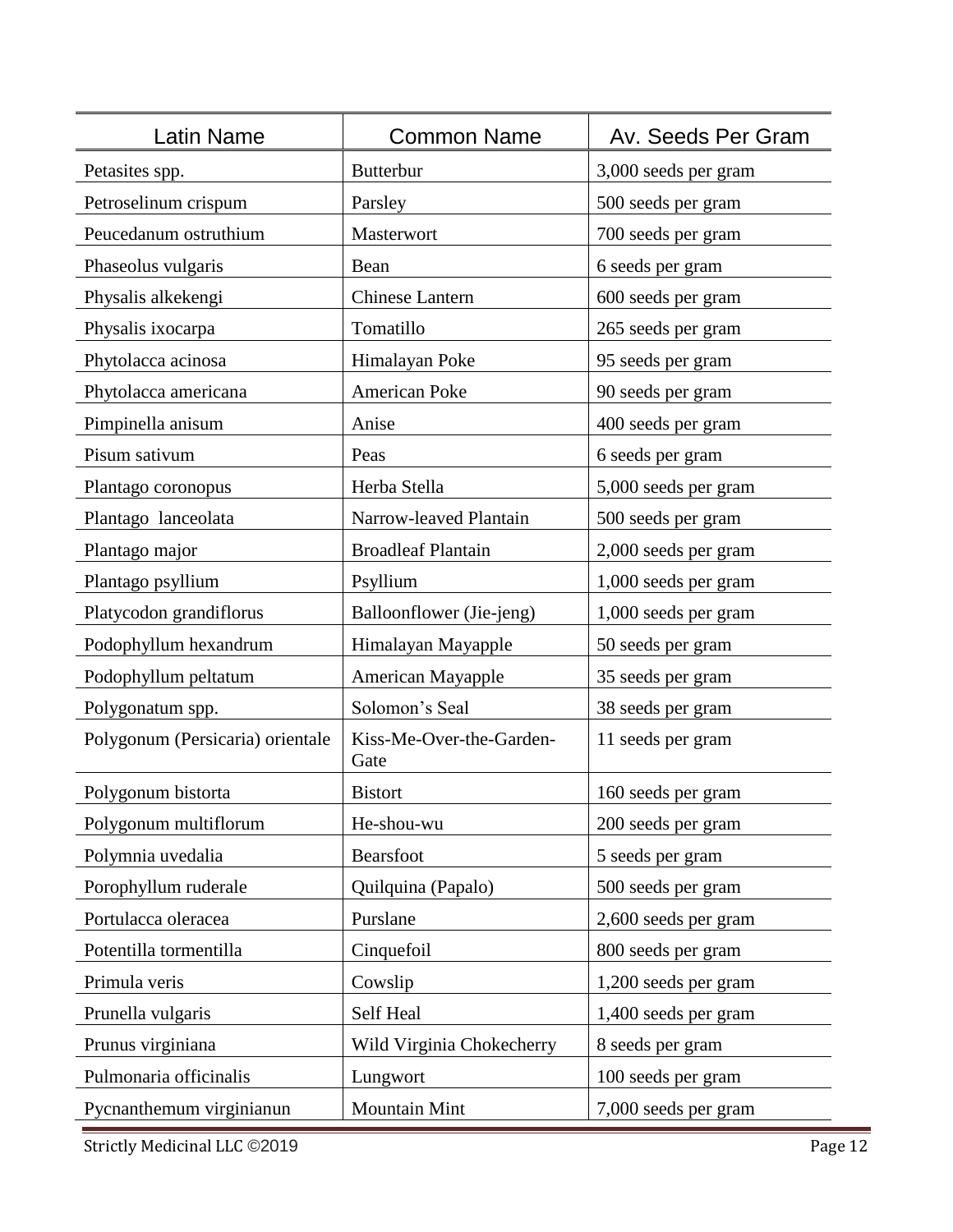| Latin Name                     | <b>Common Name</b>          | Av. Seeds Per Gram    |
|--------------------------------|-----------------------------|-----------------------|
| Raphanus sativus longipinnatus | Daikon Radish               | 172 seeds per gram    |
| Raphanus sativus               | Radish                      | 115 seeds per gram    |
| Rehmannia glutinosa            | Rehmannia (Sheng-di-huang)  | 15,000 seeds per gram |
| Rheum officinale               | <b>Chinese Rhubarb</b>      | 75 seeds per gram     |
| Rheum officinarum              | <b>Official Rhubarb</b>     | 135 seeds per gram    |
| Rheum palmatum                 | <b>Turkey Rhubarb</b>       | 60 seeds per gram     |
| Rheum rhabarbarum              | Garden Rhubarb              | 80 seeds per gram     |
| Rhodiola rosea                 | Rhodiola/Rose Root          | 7,500 seeds per gram  |
| Ricinus communis               | Castor                      | 2 seeds per gram      |
| Rosmarinus officinalis         | Rosemary                    | 900 seeds per gram    |
| Rubia tinctorum                | Madder                      | 60 seeds per gram     |
| Rumex acetosa                  | Garden Sorrel               | 1,000 seeds per gram  |
| Rumex acetosella               | Sheep Sorrel                | 900 seeds per gram    |
| Rumex crispus                  | <b>Yellow Dock</b>          | 340 seeds per gram    |
| Rumex scutatus                 | French Sorrel               | 1,100 seeds per gram  |
| Ruta graveolens                | Rue                         | 500 seeds per gram    |
| Salvia apiana                  | White Sage                  | 600 seeds per gram    |
| Salvia columbariae             | Desert Golden Chia          | 1,200 seeds per gram  |
| Salvia hispanica               | Mexican Chia                | 1,000 seeds per gram  |
| Salvia miltiorrhiza            | Chinese Red Sage (Dan-shen) | 540 seeds per gram    |
| Salvia officinalis             | Garden Sage                 | 95 seeds per gram     |
| Salvia przewalskii             | Gansu Sage (Dan-shen-gansu) | 160 seeds per gram    |
| Salvia sclarea                 | <b>Clary Sage</b>           | 200 seeds per gram    |
| Salvia spathacea               | <b>Pitcher Sage</b>         | 40 seeds per gram     |
| Sanguinaria canadensis         | Bloodroot                   | 70 seeds per gram     |
| Sanicula europaeae             | Sanicle                     | 250 seeds per gram    |
| Santolina chamaecyparissus     | Santolina                   | 3,000 seeds per gram  |
| Saponaria officinalis          | Soapwort                    | 600 seeds per gram    |
| Saposhnikovia divaricata       | Siler (Fang-feng)           | 250 seeds per gram    |
| Satureja hortensis             | <b>Summer Savory</b>        | 2,000 seeds per gram  |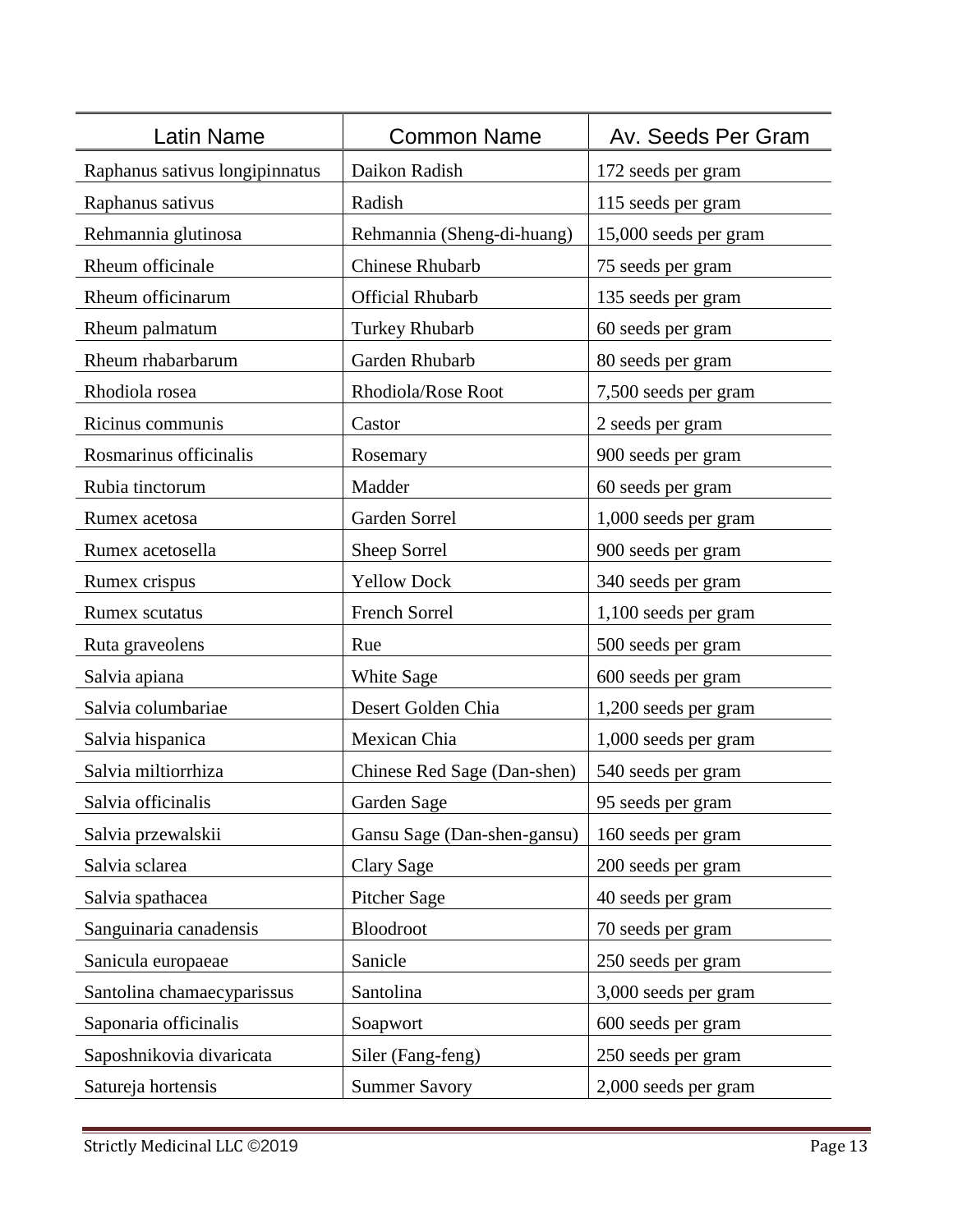| Latin Name                    | <b>Common Name</b>            | Av. Seeds Per Gram    |
|-------------------------------|-------------------------------|-----------------------|
| Satureja montana              | <b>Winter Savory</b>          | 2,100 seeds per gram  |
| Saussurea costus              | Costus (Mu-xiang)             | 40 seeds per gram     |
| Schisandra chinensis          | Schisandra (Wu-wei-zi)        | 50 seeds per gram     |
| Scrophularia nodosa           | Figwort                       | 11,000 seeds per gram |
| Scutellaria baicalensis       | <b>Baical Skullcap</b>        | 560 seeds per gram    |
| Scutellaria lateriflora       | <b>Official Skullcap</b>      | 2,500 seeds per gram  |
| Secale cereal                 | Winter Rye                    | 46 seeds per gram     |
| Sedum reflexum                | <b>Stone Orpine</b>           | 1,100 seeds per gram  |
| Selenecereus grandiflorus     | <b>Cactus Grandiflorus</b>    | 600 seeds per gram    |
| Sempervivum tectorum          | Hen and Chicks                | 15,000 seeds per gram |
| Sideritis syriaca             | South Greek Mountain Tea      | 600 seeds per gram    |
| Siegesbeckia pubescens        | St Paul's Wort (Xi-xiang-cao) | 450 seeds per gram    |
| Silene vulgaris               | Maiden's Tears                | 1,450 seeds per gram  |
| Silphium laciniatum           | <b>Compass Plant</b>          | 23 seeds per gram     |
| Silybum marianum              | Milk Thistle                  | 50 seeds per gram     |
| Simmondsia chinensis          | Jojoba                        | 16 seeds per 10 grams |
| Sinapis alba                  | <b>White Mustard</b>          | 170 seeds per gram    |
| Smyrnium olusatrum            | Alexanders                    | 25 seeds per gram     |
| Solanum dulcamara             | <b>Bittersweet Nightshade</b> | 700 seeds per gram    |
| Solidago canadensis           | Goldenrod                     | 2.000 seeds per gram  |
| Solidago virgaurea            | European Goldenrod            | 2,000 seeds per gram  |
| Sphaeralcea coccinea          | <b>Scarlet Globe Mallow</b>   | 400 seeds per gram    |
| Spinacea oleracea             | Spinach                       | 80 seeds per gram     |
| Spireae (Filipendula) ulmaria | Meadowsweet                   | 1,500 seeds per gram  |
| Stachys byzantine             | Lamb's Ears                   | 500 seeds per gram    |
| Stachys officinalis           | Wood Betony                   | 1,000 seeds per gram  |
| Stellaria media               | Chickweed                     | 1,100 seeds per gram  |
| Stevia rebaudiana             | Stevia                        | 2,500 seeds per gram  |
| Stillingia sylvatica          | Stillingia/Queen's Delight    | 40 seeds per gram     |
| Symphytum officinalis         | True Comfrey                  | 90 seeds per gram     |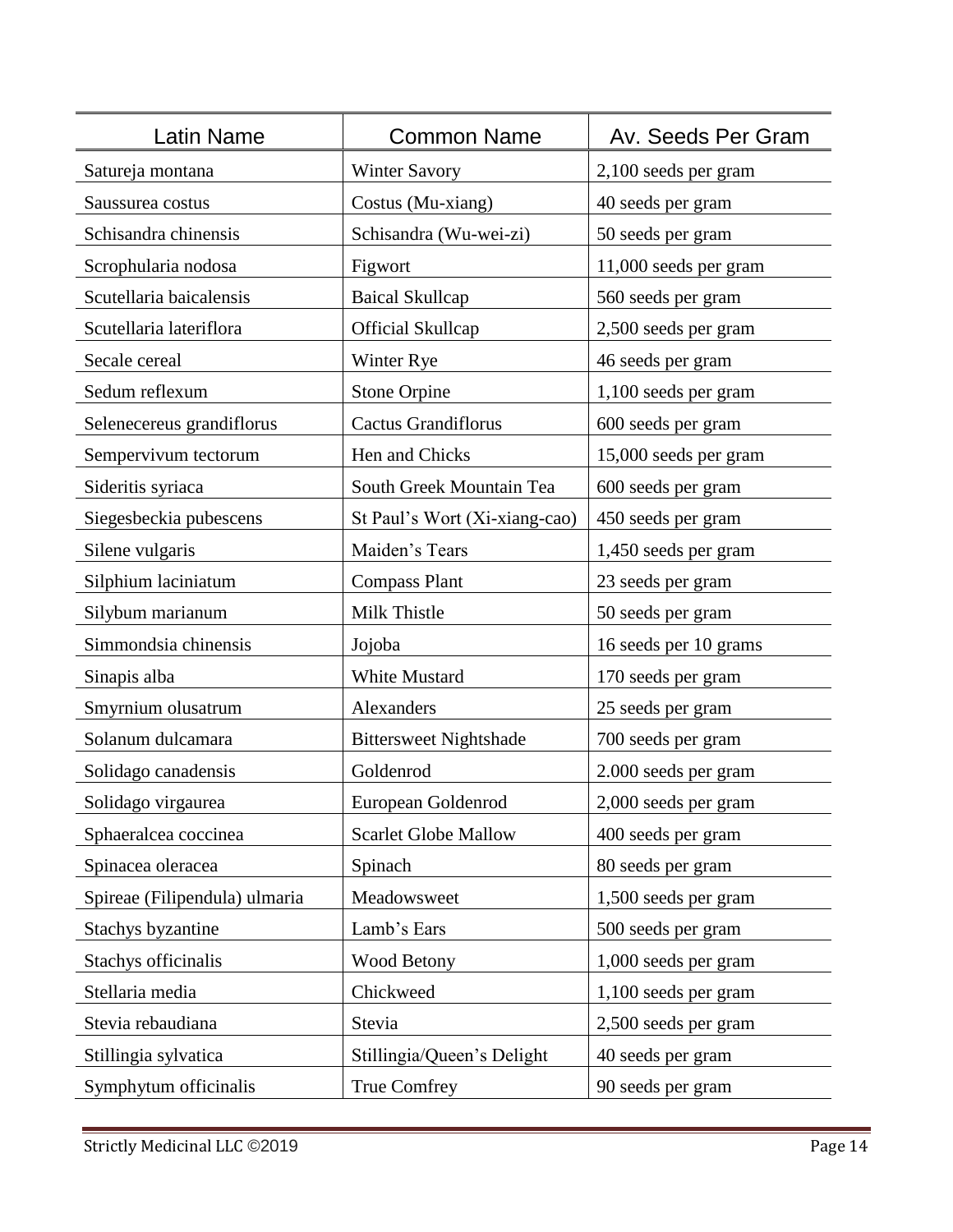| Latin Name                | <b>Common Name</b>        | Av. Seeds Per Gram   |
|---------------------------|---------------------------|----------------------|
| Syphomandra betacea       | <b>Tree Tomato</b>        | 250 seeds per gram   |
| Tagates erecta            | African Marigold          | 460 seeds per gram   |
| Tagates lucida            | Mexican Tarragon          | 1,200 seeds per gram |
| Tagates minuta            | Mexican Marigold          | 1,300 seeds per gram |
| Talinum paniculatum       | Fame Flower (Tu-ren-shen) | 3,000 seeds per gram |
| Tamarindus indicus        | Tamarind (Mkwaju)         | 7 seeds per 10 grams |
| Tanacetum balsamita       | Costmary                  | 3,500 seeds per gram |
| Tanacetum parthenium      | Feverfew                  | 7,000 seeds per gram |
| Tanacetum vulgare         | Tansy                     | 8,000 seeds per gram |
| Taraxacum officinale      | Dandelion                 | 2,000 seeds per gram |
| Tetragonia tetragonioides | New Zealand Spinach       | 20 seeds per gram    |
| Thelesperma spp.          | Navajo Tea                | 350 seeds per gram   |
| Thymus mastichina         | <b>Mastic Thyme</b>       | 3,500 seeds per gram |
| Thymus pulegioides        | Greater Wild Thyme        | 6,000 seeds per gram |
| Thymus serphyllum         | Creeping Thyme            | 7,000 seeds per gram |
| Thymus vulgaris           | Common Thyme              | 3,800 seeds per gram |
| Tradescantia occidentalis | Western Spiderwort        | 250 seeds per gram   |
| Trichosanthes kirilowii   | <b>Snake Gourd</b>        | 5 seeds per gram     |
| Triconella foenum-graecum | Fenugreek                 | 60 seeds per gram    |
| Trifolium incarnatum      | Crimson Clover            | 265 seeds per gram   |
| Trifolium pratense        | Red Clover                | 1,400 seeds per gram |
| Trillium spp.             | Trillium                  | 180 seeds per gram   |
| Tropaeolum majus          | Nasturium                 | 7 seeds per gram     |
| Tussilago farfara         | Coltsfoot                 | 4,000 seeds per gram |
| Ulmus rubra               | Slippery Elm              | 105 seeds per gram   |
| Urtica dioica             | <b>Stinging Nettles</b>   | 7,000 seeds per gram |
| Vaccinium myrtillus       | Bilberry                  | 4,000 seeds per gram |
| Valeriana officinalis     | Valerian                  | 1,200 seeds per gram |
| Valerianella locusta      | Mache                     | 450 seeds per gram   |
| Veratrum californicum     | Corn Lily                 | 190 seeds per gram   |